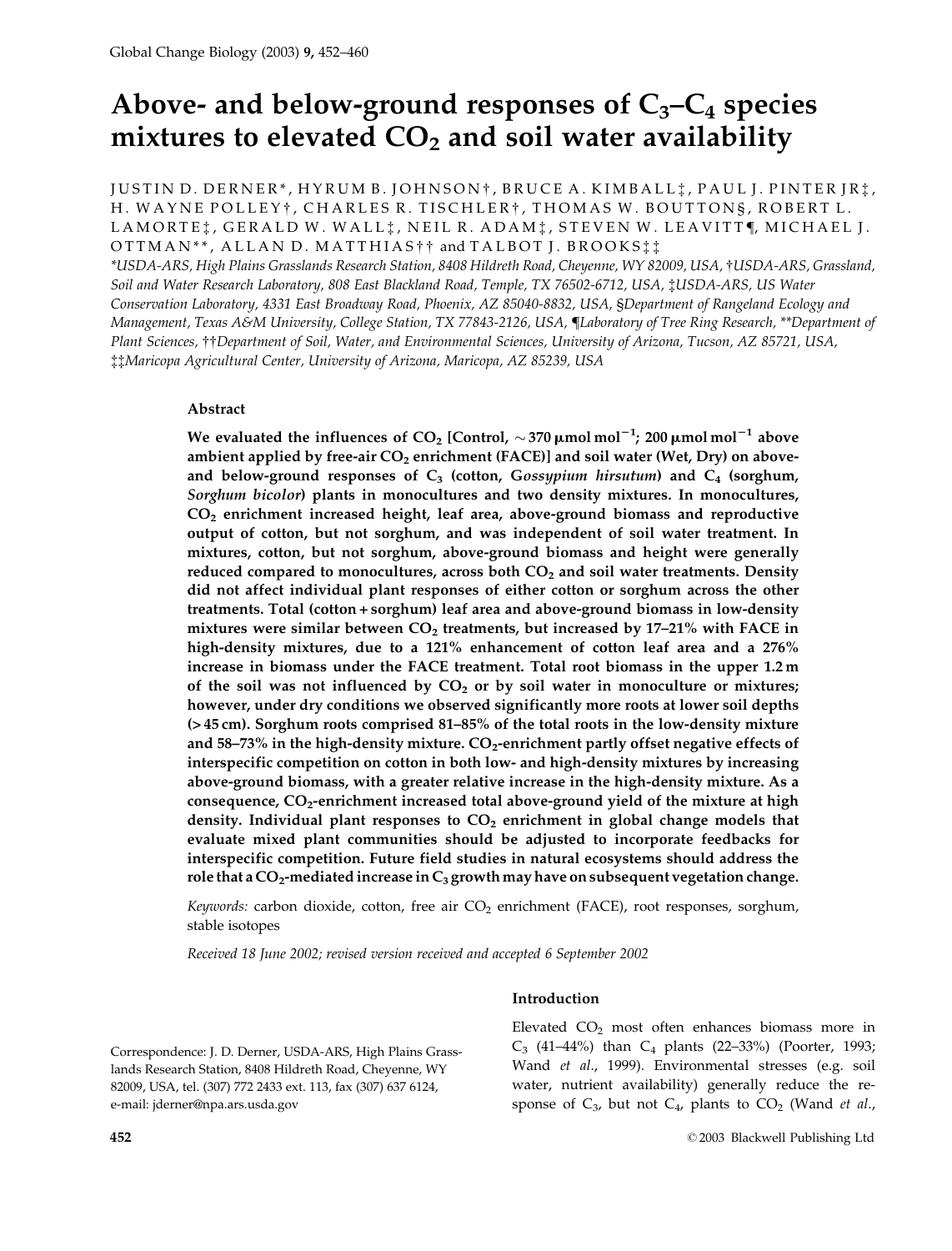1999; Ward et al., 1999), suggesting that  $C_4$  plants will maintain their competitive advantage over  $C_3$  plants in CO<sub>2</sub>-enriched environments. Although some work has addressed responses of both  $C_3$  and  $C_4$  plants in artificial mixtures (Patterson et al., 1984; Patterson, 1986; Alberto et al., 1996; Ziska, 2000; Newton et al., 2001) and in natural plant communities (Curtis et al., 1989; Curtis et al., 1990; Arp et al., 1993; Hamerlynck et al., 1997; Clark et al., 1999; Owensby et al., 1999; Morgan et al., 2001), effects of elevated  $CO<sub>2</sub>$  on  $C<sub>3</sub>$  and  $C<sub>4</sub>$  plant responses have primarily been evaluated in monocultures (e.g. Craine & Reich, 2001; Lee et al., 2001; Reich et al., 2001).

Interestingly, doubling ambient  $CO<sub>2</sub>$  increases production of  $C_3/C_4$  mixed-plant communities by only about one-half (14-17%, Mooney et al., 1999; Campbell et al., 2000) of that generally reported for the component monocultures (Poorter, 1993; Wand et al., 1999). However,  $CO_2$  enrichment increased production of a  $C_3/C_4$ community in the shortgrass steppe by 26–47% during years with above average annual precipitation (Morgan et al., 2001). Above-ground biomass was 23-34% greater with CO<sub>2</sub> enrichment on tallgrass prairie during dry years, but no differences occurred during wet years (Owensby et al., 1999). Thus, interspecific competition may moderate the growth response of plants to  $CO<sub>2</sub>$ enrichment, but the magnitude of the effect is likely influenced by soil water conditions. Interspecific competition from either  $C_3$  or  $C_4$  weeds reduced vegetative growth and reproductive output of the  $C_3$  crop species soybean (Glycine max) under CO<sub>2</sub> enrichment (Ziska, 2000).

Soil water availability is often greater with  $CO<sub>2</sub>$  enrichment (Fredeen et al., 1997; Owensby et al., 1997, 1999; Niklaus et al., 1998; Morgan et al., 2001). This indirect benefit of  $CO<sub>2</sub>$  enrichment may be particularly important in water-limited ecosystems for stimulating photosynthesis (Volk et al., 2000; Derner et al., 2001). Both monocultures and mixed-plant communities (Owensby et al., 1993, 1999; Kimball et al., 1995; Pinter et al., 1996; Volk et al., 2000) generally exhibit greater relative increases in plant growth under CO<sub>2</sub> enrichment when soil water is plentiful.

Free-air carbon dioxide enrichment (FACE) technology has been used at several locations throughout the world to investigate impacts of elevated  $CO<sub>2</sub>$  on natural and agroecosystems (e.g. Kimball et al., 2002). There is a large reference base from previous FACE experiments using monocultures of cotton (Gossypium hirsutum L., a C<sub>3</sub> species) and sorghum (Sorghum bicolor (L.) Moench, a  $C_4$  species) at the facility near Maricopa, Arizona, USA. This facility is located in a hot climate with maximum air temperatures exceeding  $40^{\circ}$ C (Ottman et al., 2001). Cotton and sorghum differed markedly in their response to CO<sub>2</sub> enrichment and to interactions between  $CO<sub>2</sub>$  and soil water. For example, a 37% increase in

biomass and 43% increase of yield were observed in cotton at elevated CO<sub>2</sub>, irrespective of soil water treatment (Mauney et al., 1994). In contrast, elevated CO<sub>2</sub> increased total (grain  $+$  stover) yield of sorghum by only 3% with ample soil water, but 15% when soil water was limiting (Ottman et al., 2001).

However, reports of research are sparse that address the influence of  $CO<sub>2</sub>$  and soil water on responses of  $C<sub>3</sub>$ and  $C_4$  plants in mixed plant communities. Therefore, in order to determine the interactive effects of  $CO<sub>2</sub>$  (Control, FACE) and water supply (Wet, Dry) on  $C_3-C_4$  plant growth, we measured above- and below-ground responses of cotton  $(C_3)$  and sorghum  $(C_4)$  plants grown in monocultures and in two levels of mixtures. Few field  $C_3-C_4$ experiments have been conducted during the summer in a hot climate using a controlled planting array.

#### Materials and methods

#### $CO<sub>2</sub>$  treatments

This  $CO<sub>2</sub>$  enrichment experiment was conducted in 1999 in a field at the Maricopa Agricultural Center (MAC) of The University of Arizona, Maricopa, Arizona, USA (Ottman et al., 2001). Two circular plots (25 m diameter) were randomly located in each of four replicates within a 12-ha sorghum field (Fig. 1). CO<sub>2</sub> treatments (Control or FACE) were randomly assigned to plots within each replicate. Air enriched with  $CO<sub>2</sub>$  to a nominal target level c. 200  $\mu$ mol mol<sup>-1</sup> above ambient was blown into the rings designated by F1 to F4 (Fig. 1) and it exited through tri-directional jets located in vertical pipes at elevations near the top of the crop canopy. Air blowers were installed in Control plots (marked C1 to C4 in Fig. 1) to provide air movement similar to that in FACE plots. Use of these blowers was especially important at night to ensure air temperatures in FACE and Control plots were similar (Pinter et al., 2000). Maximum air temperature during this experiment was 43.9 °C (Ottman et al., 2001).

FACE treatments were applied continuously from the date when 50% of plants emerged (1 July) until plant maturity in the FACE-Dry plots (19 October), which was the last treatment to mature. Average daytime  $CO<sub>2</sub>$ concentrations were 566  $\mu$ mol mol<sup>-1</sup> in the FACE plots and  $373 \mu$ mol mol<sup>-1</sup> in Control plots. Nighttime values increased to  $607 \mu$ molmol<sup>-1</sup> for FACE plots and  $433 \mu$ mol mol<sup>-1</sup> for Control plots. Thus, the daytime elevation of CO<sub>2</sub> concentration in FACE plots was 193 µmol mol<sup>-1</sup>, and 86% of 1-min averages of  $CO_2$  concentration were within 10% of the target concentration. Average contamination of Control plots with CO<sub>2</sub> from FACE plots was  $7-8 \mu$ mol mol<sup>-1</sup> during daytime.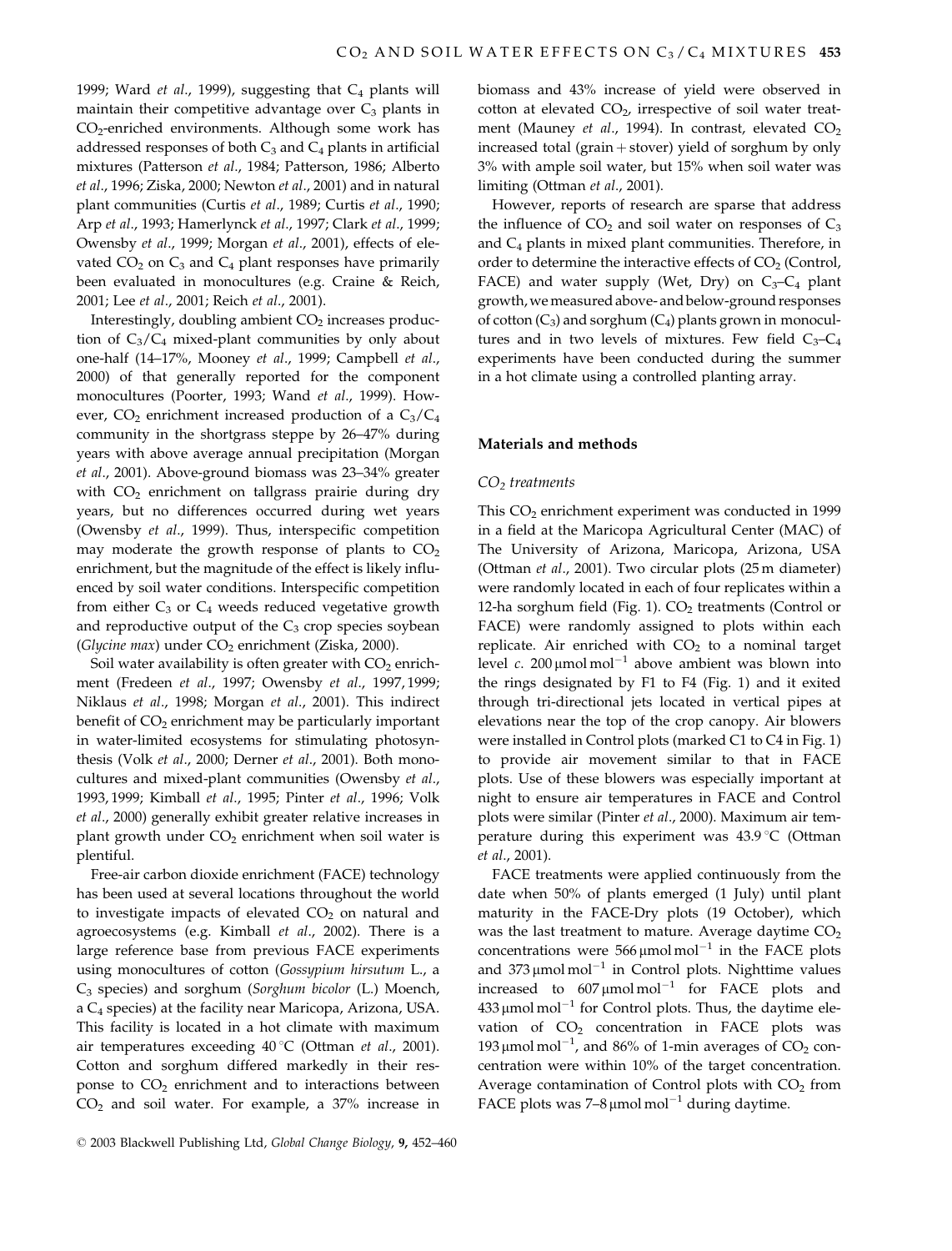

Fig. 1 Field and plot layout plan for the 1999 FACE sorghum experiments at the University of Arizona, Maricopa Agricultural Center, Maricopa, Arizona. In the field plan, F = FACE ring with elevated  $CO_2$  concentration (566 µmol mol<sup>-1</sup>) and C = Control FACE ring with ambient  $CO_2$  concentration (373 µmol mol<sup>-1</sup>). In the plot layout plan,  $S =$ sorghum plant and  $C =$ cotton plant.

## Soil water treatments

Each of the circular FACE and Control plots was split; half of the plot was well-watered (Wet) and half was water-stressed (Dry) (Fig. 1). Wet plots were floodirrigated after 30% of available water in the rooting zone was depleted (Conley et al., 2001; Ottman et al., 2001). Plots were irrigated to replace 100% of the potential evapotranspiration since the last irrigation, adjusted for rainfall (Fox et al., 1992). The Trix clay loam soil [fine-loamy, mixed (calcareous), hyperthermic Typic Torrifluvents; Post et al., 1988; Kimball et al., 1992) cracked when it dried. Consequently, larger amounts of water than originally planned had to be applied at each irrigation to assure uniform coverage. Indeed, because of the relatively large minimum amounts, only two irrigations were applied to the Dry treatments (28 June and 6 August) compared to six in the Wet treatments (28 June, 23 July, 6 August, 20 August, 3 September, 17 September). Irrigation plus rainfall during 1999 totaled 1047 in Wet plots and 491 mm in Dry plots.

#### Crop culture

Sorghum stubble from a 1998 experiment was chopped on 12 January 1999, disked into the soil on 29 January, and disked a second time on 3 February. Fertilizer was applied by air on 1 June at a rate of  $93 \text{ kg} \text{ N} \text{ ha}^{-1}$  and  $41 \text{ kg} \text{P} \text{ha}^{-1}$ . Herbicide (Dual) was applied and incorporated. Sorghum was planted on 14-15 June. Planting rate was 318 000 seeds ha<sup>-1</sup> (9.97 kg ha<sup>-1</sup>; 1 seed every 4.1 cm row), and the emerged population count was 259500 plants ha<sup>-1</sup>. Fifty percent emergence date was 1 July and the FACE treatment commenced on 2 July. Weeds were hand-removed from all rings on 13 July. All plots were fertilized on 6 August with  $172 \text{ kg} \text{N} \text{h} \text{a}^{-1}$  in the irrigation water to give a total of  $265 \text{ kg} \text{N} \text{ha}^{-1}$  for the season.

# Mixture subplots

Cotton seeds were planted on 24 June in Jiffy-Pots within a greenhouse under ambient  $CO<sub>2</sub>$  concentration at the Maricopa facility. At 2-days post-emergence (28 June), these plants were transplanted, prior to the first irrigation, to 3,1-m-long row lengths in each  $CO<sub>2</sub>$  by water treatment combination in all rings (Fig. 1). A fourth 1-m row served as the sorghum monoculture. Five cotton plants were added to the low-density mixture of cotton and sorghum (5 plants species<sup> $-1$ </sup> m<sup> $-1$ </sup> row length), and 10 cotton plants were added to both the cotton monoculture row (10 plants  $m^{-1}$  row length) and the high-density mixture of cotton and sorghum (10 plants species<sup>-1</sup> m<sup>-1</sup> row length) (Fig. 1). Sorghum plants were thinned to appropriate numbers on 17 July.

#### Plant measurements

We destructively harvested all plants within the north half meter of each row in all plots on 29 August, about 2 months after planting. This resulted in 5 plants of sorghum and cotton from each of the monoculture rows, 2-3 plants each of sorghum and cotton from the low-density rows, and 5 plants each of sorghum and cotton from the high-density rows. For sorghum plants we measured leaf area on 3 randomly chosen plants from each row. For cotton, we also recorded the number of nodes. Soil cores  $(4.1 \text{ cm}$  diameter  $\times$  120 cm length) were taken between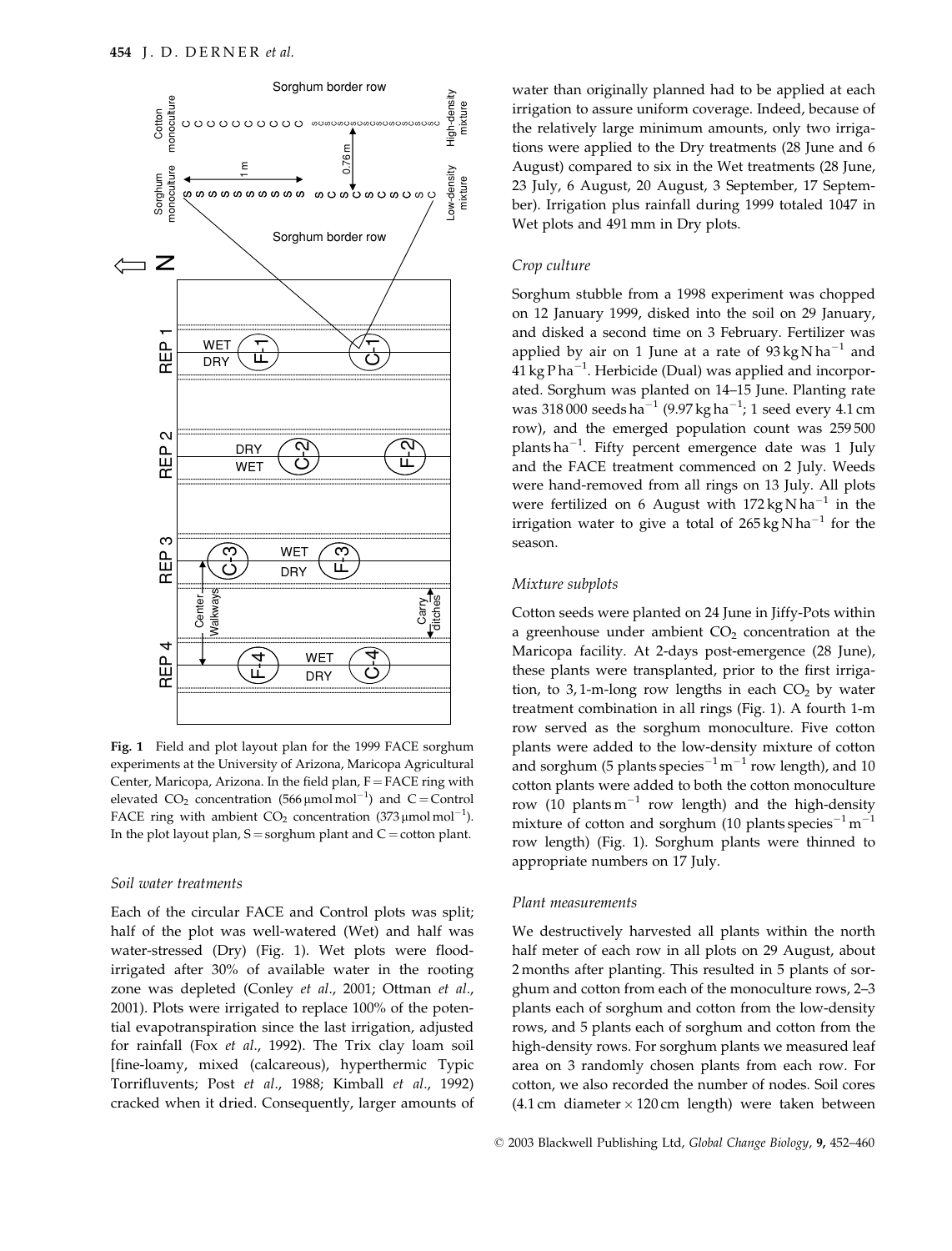plants within each row and divided into nine depth increments (0-10, 10-20, 20-30, 30-45, 45-60, 60-75, 75-90, 90-105, and 105-120 cm). Roots were removed from each increment by flotation in water. No distinction was made between coarse and fine roots, or between live and dead roots. We measured height of cotton and sorghum plants, to the uppermost node, and counted the number of bolls and nodes on each cotton plant of the remaining plants on 25 October. Mean internode length was calculated by dividing plant height by node number. Seed heads of sorghum plants were destructively removed and we determined seed number and seed mass per head. All above-ground tissues and roots were dried at 60 °C for 5 days prior to weighing.

Root samples from two randomly chosen replicates were finely ground using a Wig-L-Bug (model 3110-3A, Cresent Dental Mfg. Co., Lyons, Illinois, USA) and analyzed for  $\delta^{13}C$  using a Carlo-Erba EA-1108 elemental analyzer interfaced with a Delta Plus (Finnigan MAT, Bremen, Germany) isotope ratio mass spectrometer operating in continuous flow mode. The isotopic composition was expressed as a  $\delta^{13}$ C value where%:

$$
\delta^{13}C(\text{\%o}) = \frac{\left(^{13}C/^{12}C\right)_\text{sample} - \left(^{13}C/^{12}C\right)_\text{standard}}{\left(^{13}C/^{12}C\right)_\text{standard}} \times 10^3
$$

All  $\delta^{13}$ C values were expressed relative to V-PDB (Coplen, 1995). Repeated measurements  $(n=5)$  of a laboratory soil standard (Leco 502-062, Leco, St Joseph, Michigan, USA) yielded a precision of  $< 0.1\%$  for  $\delta^{13}C$ .

The proportion of carbon derived from  $C_4$  sources in root mixtures was estimated by the mass balance equation:

$$
\delta^{13}C = (\delta^{13} C_{C_4}) (x) + (\delta^{13} C_{C_3}) (1 - x)
$$

where  $\delta^{13}$ C is the  $\delta^{13}$ C value of the whole sample,  $\delta^{13}$ C<sub>C<sub>4</sub></sub> is the average  $\delta^{13}$ C value of the C<sub>4</sub> species (sorghum monoculture at depth  $0-10$  cm) for each treatment combination, x is the proportion of carbon from the C<sub>4</sub> species,  $\delta^{13}C_{C_3}$  is the average  $\delta^{13}$ C value of the C<sub>3</sub> species (cotton monoculture at depth 0–10 cm) at each treatment combination, and  $1 - x$  is the proportion of carbon from the  $C_3$  species (Ludlow *et al.*, 1976; Svejcar & Boutton, 1985).

# **Statistics**

A split-plot design using Proc Mixed (SAS, v.8e) where  $CO<sub>2</sub>$  was the fixed effect and soil water a random effect was used to analyze above-ground plant performance in monocultures. A probability level of  $\leq 10\%$  was considered significant. Where appropriate, a posteriori comparisons were carried out using Duncan's multiple range test. To determine if above-ground plant performance in monocultures and mixtures was influenced by CO<sub>2</sub> and soil water, we used a split-split plot design with  $CO<sub>2</sub>$  and

row (monoculture, low density or high density) as fixed effects and soil water as a random effect. Because soil depths are auto-correlated, we used soil depth as a repeated measure to analyze below-ground responses.

## **Results**

## Monocultures

 $CO<sub>2</sub>$  enrichment increased leaf area (86%) and aboveground biomass (85%) of cotton plants in August, and plants were 37% taller and had 5.4-fold more bolls and 20% more nodes per plant in October (Table 1). Conversely, sorghum plant responses to CO<sub>2</sub> treatments did not differ at either harvest date. Compared with the Dry soil water treatment, cotton plants in the Wet soil water treatment displayed 69% greater leaf area (August), and were 76% taller and had 41% more nodes (October), which was manifest in greater (33%) mean internode length. Soil water increased sorghum plant height by 36% in October. Root biomass (0-120 cm) was not influenced by  $CO<sub>2</sub>$  or by soil water in either the  $C<sub>3</sub>$ or  $C_4$  monoculture (data not shown). Effects of  $CO_2$ did not depend on soil water treatment for above- or below-ground variables for either cotton or sorghum plants.

#### **Mixtures**

No differences were observed between low- and highdensity treatments for individual plant responses of either species in the mixtures (data not shown). Leaf area  $(0.25 \text{ m}^2 \text{ vs. } 0.16 \text{ m}^2, \text{ monoculture vs. mixture})$ above-ground mass  $(23.3 g vs. 17.5 g)$ , height  $(37.5 cm vs.$ 31.9 cm) and number of nodes (21.0 vs. 17.9) of individual cotton plants were greater in monocultures than in mixtures, across  $CO<sub>2</sub>$  and soil water treatments. In contrast, number of leaves (14.2 vs. 14.1, monoculture vs. mixtures), above-ground mass  $(55.0 g \text{ vs. } 56.3 g)$  and height (45.6 cm vs. 44.0 cm) of individual sorghum plants did not differ between monocultures and mixtures, across  $CO<sub>2</sub>$  and soil water treatments. However, leaf area of sorghum was reduced by 12-13% with elevated  $CO<sub>2</sub>$  in both the low-  $(0.41 \text{ m}^2 \text{ vs. } 0.36 \text{ m}^2)$ , control vs. FACE) and high-density (0.41 m<sup>2</sup> vs. 0.35 m<sup>2</sup>) mixtures, but not in the monoculture  $(0.36 \,\mathrm{m}^2 \,\mathrm{vs.}\, 0.39 \,\mathrm{m}^2)$ .

Total leaf area and above-ground biomass in low density mixtures were similar between CO<sub>2</sub> treatments, but increased by 17-21% with FACE in high-density mixtures (Table 2). This increase occurred despite reductions of 13-16% in sorghum leaf area and above-ground biomass with FACE in high-density mixtures because cotton leaf area was enhanced by 121% and above-ground biomass increased in these mixtures by 276% with FACE. Root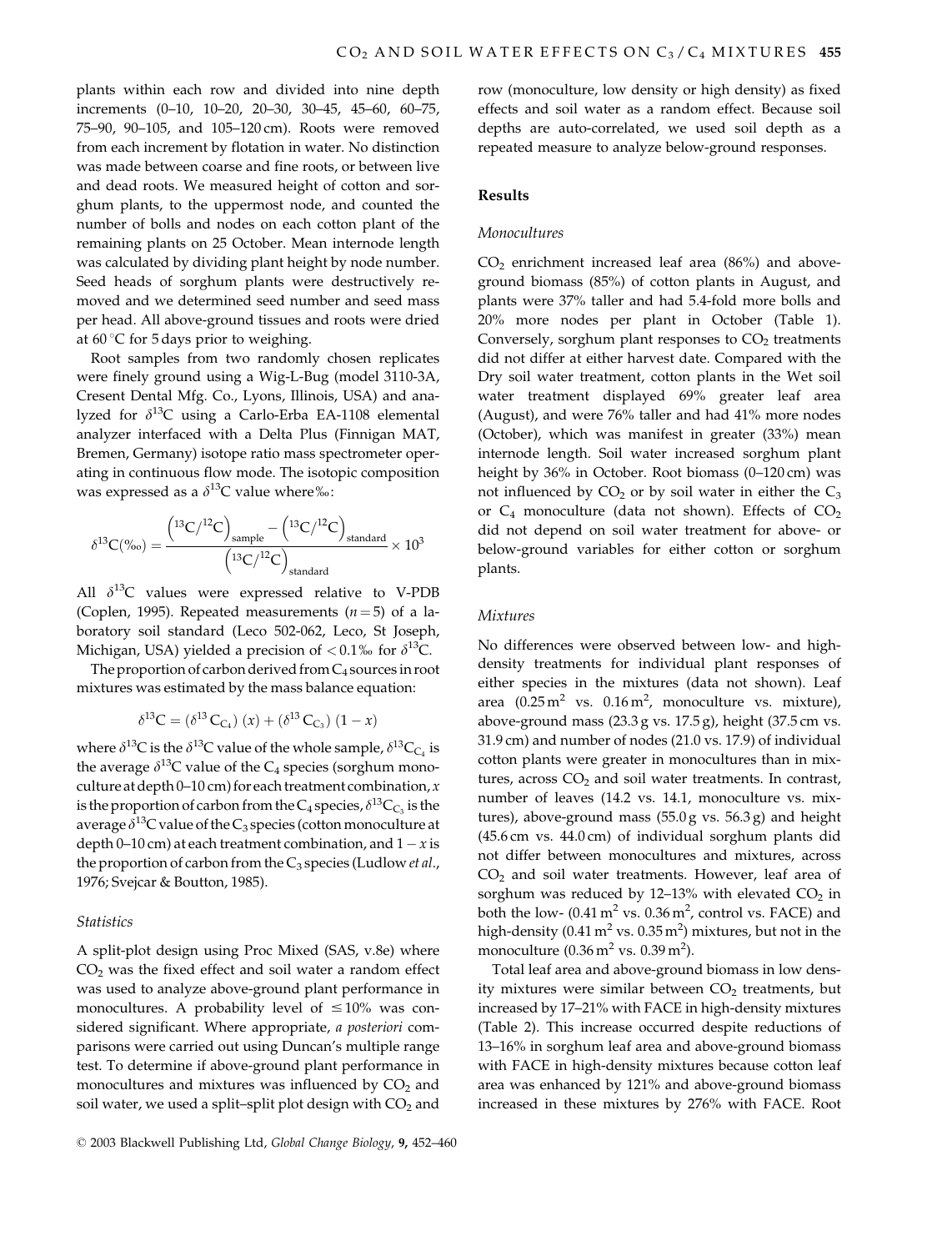| treatments, and between Dry and Wet treatments are provided |            |
|-------------------------------------------------------------|------------|
| CO <sub>2</sub>                                             | Soil water |

**Table 1** Mean ( $\pm$ SE,  $n=4$ ) plant responses (m<sup>-2</sup>) of cotton (C<sub>3</sub>) and sorghum (C<sub>4</sub>) in monocultures (10 plants m<sup>-1</sup> row length) exposed

| Variable              | Control    | FACE        | $P$ -value | $\%$   | Dry        | Wet         | $P$ -value | $\%$  |
|-----------------------|------------|-------------|------------|--------|------------|-------------|------------|-------|
| Cotton – August       |            |             |            |        |            |             |            |       |
| Leaf area $(m2)$      | 4.52(0.84) | 8.39(1.13)  | 0.0041     | $+86$  | 4.81(0.75) | 8.11 (1.32) | 0.0105     | $+69$ |
| Aboveground mass (g)  | 432 (63)   | 797 (174)   | 0.0729     | $+85$  | 508 (158)  | 721 (129)   | 0.4511     | $+42$ |
| Cotton – October      |            |             |            |        |            |             |            |       |
| Height (cm)           | 31.6(4.3)  | 43.4(4.5)   | 0.0098     | $+37$  | 27.1(2.5)  | 47.8(3.5)   | 0.0074     | $+76$ |
| <b>Bolls</b>          | 16(3)      | 103(42)     | 0.0719     | $+544$ | 42(16)     | 74 (45)     | 0.5434     | $+75$ |
| Nodes                 | 503 (37)   | 603(45)     | 0.0205     | $+20$  | 458 (24)   | 647 (34)    | 0.0105     | $+41$ |
| Internode length (cm) | 1.6(0.3)   | 1.9(0.4)    | 0.3369     | $+19$  | 1.5(0.2)   | 2.0(0.2)    | 0.0509     | $+33$ |
| Sorghum - August      |            |             |            |        |            |             |            |       |
| Leaf area $(m2)$      | 9.58(0.40) | 10.19(0.31) | 0.1360     | $+6$   | 9.59(0.34) | 10.17(0.37) | 0.4052     | $+6$  |
| Aboveground mass (g)  | 1463 (89)  | 1432 (53)   | 0.6869     | $-2$   | 1342 (66)  | 1555 (66)   | 0.1174     | $+16$ |
| Sorghum - October     |            |             |            |        |            |             |            |       |
| Height (cm)           | 44.9(3.3)  | 46.3(2.4)   | 0.4409     | $+3$   | 38.6(1.2)  | 52.5(1.3)   | 0.0039     | $+36$ |
| Seed heads            | 21(4)      | 26(4)       | 0.8770     | $+24$  | 25(3)      | 23(5)       | 0.2087     | $-8$  |
| Seed mass (g)         | 486 (135)  | 674 (74)    | 0.8007     | $+39$  | 483 (56)   | 690 (131)   | 0.1776     | $+43$ |

Table 2 Total (mean  $\pm$  SE,  $n=8$ ) leaf area (m<sup>2</sup> m<sup>-2</sup>) and aboveground mass (g m<sup>-2</sup>) estimated by harvesting 50% of plants in 1-m rows cotton (C<sub>3</sub>) and sorghum (C<sub>4</sub>) in low- (5 plants of each species  $m^{-1}$  row length) and high- (10 plants of each species  $m^{-1}$  row length) density mixtures on 29 August after exposure to two  $CO_2$  treatments (daytime  $CO_2$  concentrations: FACE, 566 µmolmol<sup>-1</sup>; Control, 373 µmol mol<sup>-1</sup>). Mean (n = 8,  $\pm$  SE) total root mass (g m<sup>-2</sup>) from 4.1 cm × 120 cm soil cores between plants within rows are also presented. Values are averaged over two soil water treatments (Wet and Dry). Percentage differences between Control and FACE treatments are provided

|              | <b>Species</b> | Leaf area $(m^2 m^{-2})$ |                  |        | Aboveground mass $(g m^{-2})$ |              |        | Root mass $(g m^{-2})$ |             |        |
|--------------|----------------|--------------------------|------------------|--------|-------------------------------|--------------|--------|------------------------|-------------|--------|
| Mixture      |                | Control                  | FACE             | $\%$   | Control                       | <b>FACE</b>  | $\%$   | Control                | FACE        | $\%$   |
| Low-density  | Sorghum        | 5.43(0.12)               | 4.77(0.28)       | $-12$  | 799 (33)                      | 686 (61)     | $-14$  | 117 (30)               | 152(37)     | $+30$  |
|              | Cotton         | 1.17(0.24)               | $2.45(0.53)^{*}$ | $+109$ | 112(25)                       | $285 (72)^*$ | $+154$ | 28(6)                  | 27(10)      | $+4$   |
|              | Total          | 6.60(0.35)               | 7.22(0.46)       | $+9$   | 911 (51)                      | 971 (61)     | $+7$   | 145 (37)               | 179 (37)    | $+23$  |
| High-density | Sorghum        | 10.64(0.47)              | 9.30(6.89)       | $-13$  | 1600 (99)                     | 1339 (109)   | $-16$  | 151(31)                | 170 (44)    | $+13$  |
|              | Cotton         | 3.01(0.53)               | $6.64(0.98)$ *   | $+121$ | 234 (45)                      | 881 (69)*    | $+276$ | 54 (10)                | $122(34)^*$ | $+126$ |
|              | Total          | 13.65 (0.89)             | 15.94 (0.98)*    | $+17$  | 1834 (121)                    | 2220 (134)*  | $+21$  | 205(40)                | 292 (75)    | $+42$  |

Asterisks indicate significant ( $P < 0.10$ ) differences between  $CO<sub>2</sub>$  treatments.

biomass tended to be greater with FACE than Control for both low- and high-density mixtures, but differences were not significant.

Total root biomass exhibited significant row by depth interactions, with differences occurring only in the uppermost (0-10 cm) soil depth (Table 3). Root biomass in this depth was greatest in the sorghum monoculture and high-density mixture, intermediate in the lowdensity mixture and lowest in the cotton monoculture. For all other soil depths, root biomass was similar across

treatments. Response of root biomass to water treatments varied with depth, with greater root biomass in Wet than Dry soil water treatments in the upper two soil depths  $(0-10$  and  $10-20$  cm), but the opposite occurred at lower soil depths  $(>45 \text{ cm})$ .

The relative contribution of cotton  $(C_3)$  and sorghum  $(C_4)$  to root biomass, as estimated by isotopic mass balance (see Methods), was highly variable with depth in both low- and high-density mixtures, though the general trend was for increasing contribution of  $C_4$  roots with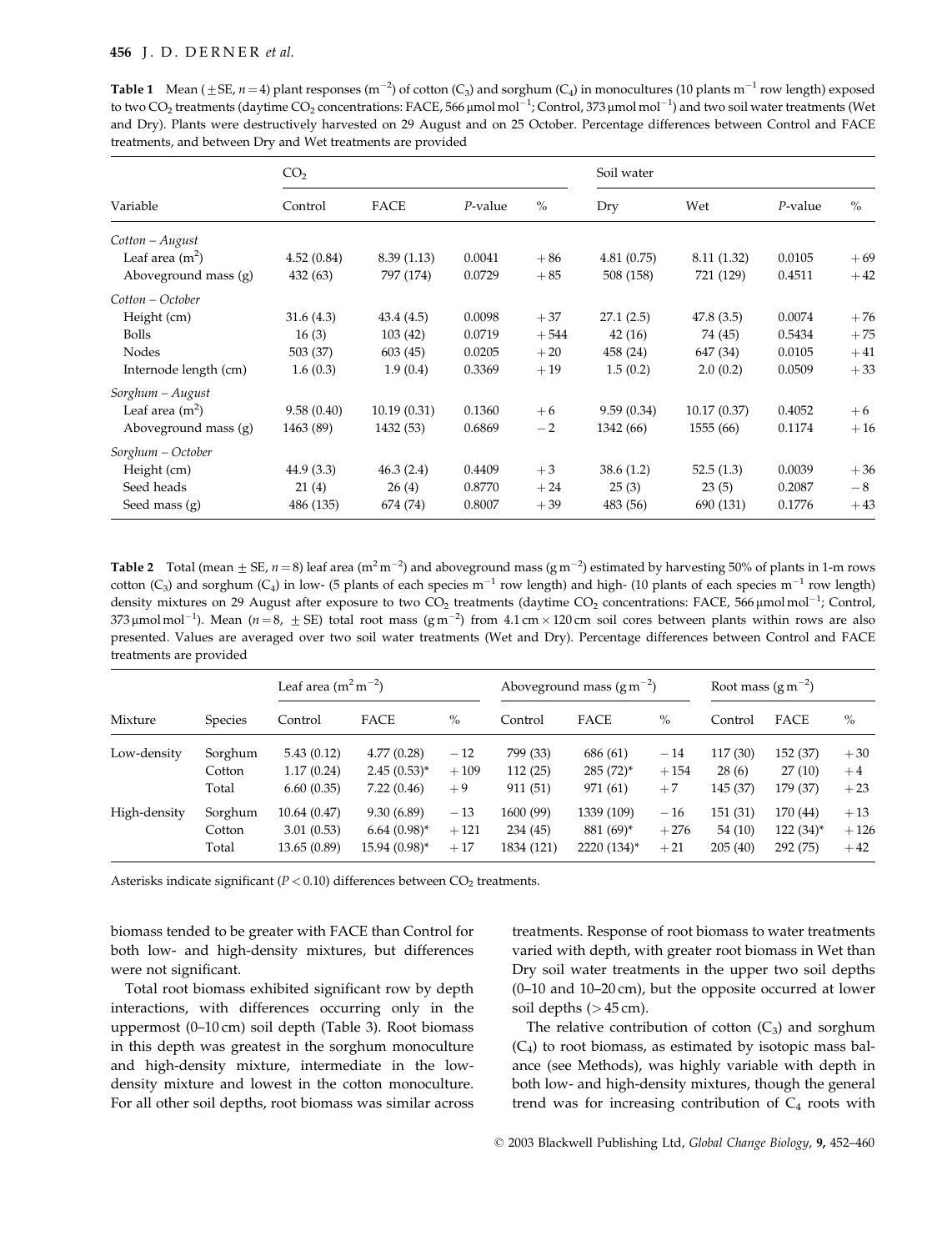Table 3 Mean ( $n=16$ ,  $\pm$  SE) root mass (g m<sup>-2</sup>) by depth from 4.1 cm × 120 cm soil cores beneath plants within 1 m rows of cotton (C<sub>3</sub>) and sorghum (C<sub>4</sub>) monocultures (CM and SM, respectively, 10 plants  $m^{-1}$  row length), and low- (LD, 5 plants of each species  $m^{-1}$  row length) and high- (HD, 10 plants of each species  $m^{-1}$  row length) density mixtures, and mean ( $n = 32$ ,  $\pm$  SE) root mass (g m<sup>-2</sup>) for soil water treatments on 29 August following exposure to two CO<sub>2</sub> treatments (daytime CO<sub>2</sub> concentrations: FACE, 566 µmol mol<sup>-1</sup>; Control, 373  $\mu$ mol mol<sup>-1</sup>) and two soil water treatments (Wet and Dry). Values followed by the same letter are not significantly ( $P < 0.10$ ) different between competition treatments

| Depth       | Root mass $(g m^{-2})$ |                |            |                |                 |                 |  |  |  |  |
|-------------|------------------------|----------------|------------|----------------|-----------------|-----------------|--|--|--|--|
|             | Row                    | Soil water     |            |                |                 |                 |  |  |  |  |
|             | SM                     | LD             | CM         | HD             | Dry             | Wet             |  |  |  |  |
| $0 - 10$    | 155.9 (28.6)a          | 84.9 (21.9)b   | 14.4(2.4)c | 171.1(30.8)a   | 73.6 (14.5)     | $143.4(34.6)^*$ |  |  |  |  |
| $10 - 20$   | 30.9(7.2)a             | 21.7(5.2)a     | 13.9(2.0)a | 42.2 $(10.5)a$ | 24.8(8.3)       | 37.0 (11.3)     |  |  |  |  |
| $20 - 30$   | 9.2(1.0)a              | 9.4(1.9)a      | 11.8(1.8)a | 9.5(0.9)a      | 9.0(0.9)        | 10.9(1.1)       |  |  |  |  |
| $30 - 45$   | 9.9(0.8)a              | 11.0(1.3)a     | 11.4(1.6)a | 14.2(3.0)a     | 11.7(1.0)       | 11.5(1.6)       |  |  |  |  |
| $45 - 60$   | 12.3(1.6)a             | 11.1(1.2)a     | 12.5(1.7)a | 12.8(1.7)a     | $14.8(1.1)^*$   | 9.5(0.8)        |  |  |  |  |
| $60 - 75$   | 10.8(2.1)a             | 10.2 (0.2)a    | 11.1(1.5)a | 10.2(1.3)a     | $13.8(1.2)^{*}$ | 7.3(0.7)        |  |  |  |  |
| $75 - 90$   | 7.1(1.4)a              | 8.4(1.8)a      | 10.0(1.8)a | 7.5(1.1)a      | $11.4(0.9)^{*}$ | 5.1(1.0)        |  |  |  |  |
| $90 - 105$  | 4.0(0.6)a              | 3.3(1.0)a      | 4.2(0.8)a  | 3.6(0.6)a      | $5.2(0.5)^{*}$  | 2.3(0.4)        |  |  |  |  |
| $105 - 120$ | 1.5(0.3)a              | 1.7(0.5)a      | 2.6(0.5)a  | 2.4(0.6)a      | $3.0(0.4)$ *    | 1.1(0.3)        |  |  |  |  |
| Total       | 241.7 (31.1)ab         | 161.7 (25.5)bc | 91.8(5.9)c | 273.4 (33.1)a  | 167.4(20.1)     | 228.3 (36.1)    |  |  |  |  |

Asterisks indicate significant differences between soil water treatments.

depth (Fig. 2). Multiplying the relative contribution of each species to root biomass by root biomass at each depth showed that sorghum comprised 81-85% of the total root biomass in the low-density mixture and 58-73% in the high-density mixtures (Table 3).

# Discussion

 $CO<sub>2</sub>$  and soil water influenced growth of  $C<sub>3</sub>$  (cotton) and  $C_4$  (sorghum) plants in monocultures and mixtures. First,  $CO<sub>2</sub>$  enrichment increased above-ground growth of  $C<sub>3</sub>$ , but not  $C_4$ , plants in monocultures, and responses to  $CO_2$ were similar in both soil water treatments (Table 1). Second,  $CO<sub>2</sub>$  enrichment increased  $C<sub>3</sub>$  plant growth similarly in monocultures and mixtures, but growth responses of the  $C_4$  plant with  $CO_2$  enrichment were reduced in mixtures compared to monocultures. Third, elevated CO<sub>2</sub> did not affect combined  $C_3$  and  $C_4$  plant leaf area and biomass production in low-density mixtures, but increased both in high-density mixtures (Table 2). Fourth, total root biomass  $(0-120 \text{ cm})$  in monocultures and mixtures was not affected by elevated CO<sub>2</sub>, but root biomass was distributed lower  $($  > 45 cm) in the soil profile under Dry than Wet soil water conditions (Table 3).

## Plant responses in monocultures

Elevated CO<sub>2</sub> markedly (84-86%) enhanced leaf area and above-ground biomass of individual  $C_3$ , but not  $C_4$   $(-2$  to  $+6\%)$ , plants in monocultures which contrasts with the general pattern of enhancing plant performance for both photosynthetic pathways (review by Wand et al., 1999). This discrepancy may be partially explained by the hot climate in which this experiment was conducted as most other field experiments have been done in more temperate climates. Previous studies using FACE at this location demonstrated a 37% increase in cotton biomass with CO<sub>2</sub> enrichment for both Wet and Dry water treatments (Mauney et al., 1994), but only a 18% increase in sorghum total (grain + stover) yield with  $CO<sub>2</sub>$  enrichment under limited water conditions and a 1% reduction under ample water conditions in the same year as this experiment (Ottman et al., 2001). The absence of  $CO<sub>2</sub>$  by soil water interactions on both  $C_3$  and  $C_4$  plant growth in monocultures is surprising, given that previous studies in controlled environments have demonstrated that CO<sub>2</sub> effects depend on soil water availability (Hunt et al., 1996; Ward et al., 1999). However, both root and shoot systems of a  $C_4$  grass were recently determined to respond similarly to  $CO<sub>2</sub>$  irrespective of soil water availability (Derner et al., 2001). The severity of water stress, therefore, likely determines the influence of  $CO<sub>2</sub>$  on plant performance. Problems in this experiment with maintaining consistent differences in soil water availability resulting from soil cracking (see Methods) may also have contributed to the absence of significant interactions involving CO<sub>2</sub> and soil water.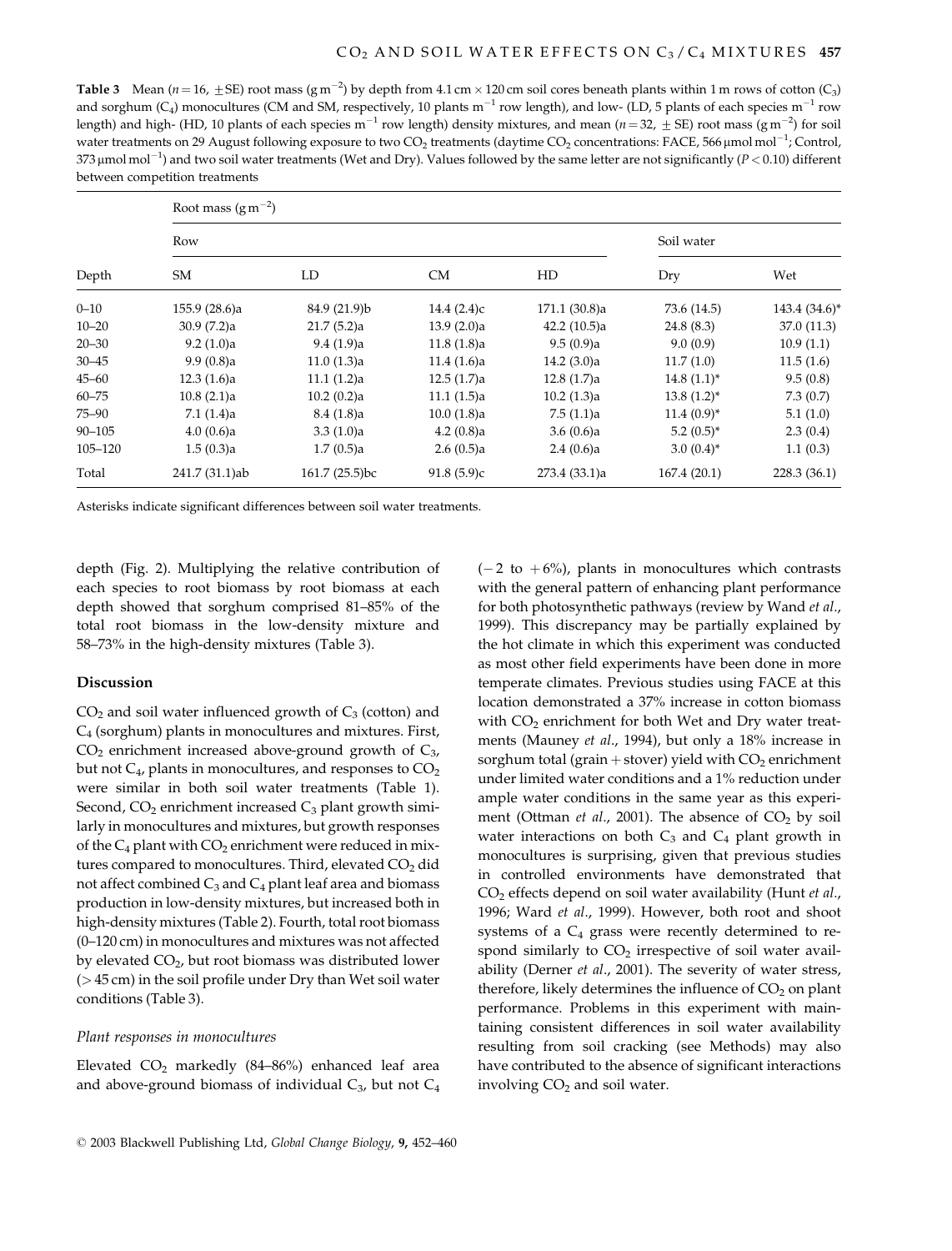

Fig. 2 Mean ( $n = 2$ ) % C<sub>4</sub> composition of roots, derived using  $\delta^{13}$ C values of roots and mass balance equation (See Methods), by depth from  $4.1 \text{ cm} \times 120 \text{ cm}$  soil cores beneath plants within 1-m rows of low-density (5 plants of each species  $m^{-1}$  row length) and high-density (10 plants of each species  $m^{-1}$  row length) mixtures of sorghum and cotton plants on 29 August following exposure to two  $CO<sub>2</sub>$  treatments (daytime  $CO<sub>2</sub>$  concentrations: FACE, 566  $\mu$ mol mol<sup>-1</sup>; Control, 373  $\mu$ mol mol<sup>-1</sup>) and two soil water treatments (Wet and Dry).

NOTE: Sorghum monocultures were grown on these same plots in 1997 and 1998.

#### Did plant responses differ in monocultures and mixtures?

Individual plant performance of the  $C_3$ , but not the  $C_4$ , plant decreased in mixtures compared to monocultures  $across CO<sub>2</sub>$  and soil water treatments. Surprisingly, plant density within mixtures did not affect growth of either C<sub>3</sub> or  $C_4$  plants across other treatments. Plants generally benefit less from  $CO<sub>2</sub>$  enrichment in the presence of neighbors (du Cloux et al., 1987; Ackerly & Bazzaz, 1995; Retuerto et al., 1996; Wayne et al., 1999), but little is known regarding relative effects of intra- and interspecific competition on responses of individual plants to CO<sub>2</sub> enrichment under field conditions. This knowledge is required to more fully understand physiological mechanisms that influence competitive outcomes and may result in compositional shifts in plant communities.

Greater combined  $C_3$  and  $C_4$  leaf area and biomass production of the 20 plants in high-density mixtures with  $CO<sub>2</sub>$  enrichment occurred because enhancement of  $C_3$  growth more than compensated for the reduction in  $C_4$  growth. Cotton responded similarly to  $CO_2$  enrichment in monocultures and mixtures, but growth of the  $C_4$  plant decreased non-significantly with  $CO_2$  enrichment in mixtures compared to monocultures. Although a similar relationship existed in low-density mixtures, the magnitude of enhancement of  $C_3$  plant growth was not sufficient to compensate for reduced C<sub>4</sub> performance. Parameters measured on individual  $C_3$  plants did not differ statistically between low- and high-density mixtures, but there was a trend for greater leaf area and above-ground biomass of cotton plants in high-than lowdensity mixtures. This difference, when compounded with the greater number of plants in high-vs. low-density mixtures, was responsible for the significant effect of  $CO<sub>2</sub>$ enrichment on leaf area and above-ground biomass of the high-density mixture.

Plant composition and soil water, but not  $CO<sub>2</sub>$ , influenced root biomass with differential responses in upper and lower soil depths. Root biomass in the uppermost soil depth (0-10) was two-fold greater in the sorghum monocultures and high-density mixtures than in lowdensity mixtures, and 11-fold more than in the cotton monocultures. Yet, root biomass was similar among the monocultures and mixtures at all other soil depths, suggesting that observed differences nearest the soil surface reflected contrasting rooting systems of the  $C_3$  (taproot) and  $C_4$  (fibrous and diffuse) plants. In addition, the taking of soil cores between plants resulted in an underestimation of root biomass from the  $C_3$  plant because most cotton root biomass is associated with the taproot. Soil water affected allocation of roots as plants in Dry water treatments increased carbon allocation belowground to deep roots whereas in Wet treatments, belowground carbon was disproportionately allocated to shallow roots.

# Conclusions

 $CO<sub>2</sub>$  enrichment influenced above-ground responses of the  $C_3$ , but not the  $C_4$ , plant in monocultures. Surprisingly, CO<sub>2</sub> effects did not interact with soil water. Aboveground performance of individual  $C_3$ , but not  $C_4$ , plants was reduced in mixtures compared to monocultures, implying that sorghum was the superior competitor in mixtures. CO<sub>2</sub>-enrichment likely partly offset negative effects of competition on cotton in both low- and highdensity mixtures by increasing above-ground biomass, with a greater relative increase in the high-density mixture. As a consequence,  $CO_2$ -enrichment increased total above-ground biomass and leaf area of the cotton and sorghum mixture at high-density. Therefore, global change models that include individual plant responses to CO<sub>2</sub> enrichment need to incorporate the feedback of interspecific competition. There remains a critical need to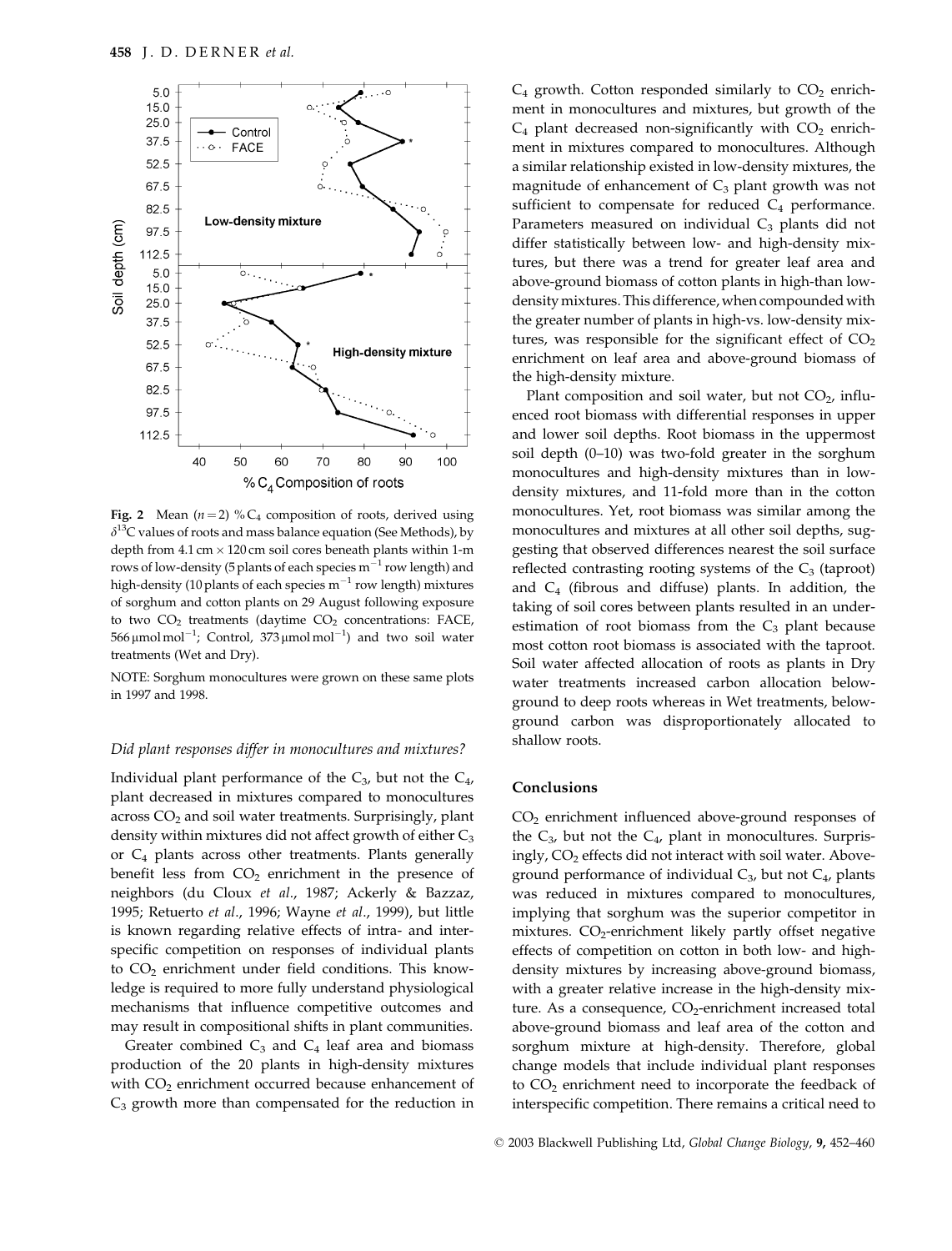address the role that a  $CO<sub>2</sub>$ -mediated increase in  $C<sub>3</sub>$ growth may have under field conditions in natural ecosystems to more fully understand CO<sub>2</sub> effects on vegetation change.

#### Acknowledgements

We acknowledge the helpful cooperation of Dr Robert Roth and his staff at the Maricopa Agricultural Center. Portions of the FACE apparatus were furnished by Brookhaven National Laboratory, and we are grateful to Mr Keith Lewin, Dr John Nagy, and Dr George Hendrey for assisting in its installation and consulting about its use. Kyle Tiner, Ric Rokey, Anne Gibson, Ron Whitis, Holly Harland and Adrian Lopez assisted with data collection and entry. Tom Popham provided statistical advice.

## References

- Ackerly DD, Bazzaz FA (1995) Plant growth and reproduction along  $CO<sub>2</sub>$  gradients: non-linear responses and implications for community change. Global Change Biology, 1, 199-207.
- Alberto AM, Ziska LH, Cervancia CR et al. (1996) The influence of increasing carbon dioxide and temperature on competitive interactions between a  $C_3$  crop, rice (Oryza sativa) and a  $C_4$ weed (Echinochloa glabrescens). Australian Journal of Plant Physiology, 23, 795-802.
- Arp WJ, Drake BG, Pockman WT et al. (1993) Effects of four years exposure to elevated atmospheric CO<sub>2</sub> on competition between C<sub>3</sub> and C<sub>4</sub> salt marsh plant species. Vegetatio, 104/105, 133-143.
- Campbell BD, Stafford Smith DM, GCTE Pastures and Rangelands Network members (2000) A synthesis of recent global change research on pasture and rangeland production: reduced uncertainties and their management implications. Agriculture, Ecosystems and Environment, 82, 39-55.
- Clark H, Newton PCD, Barker DJ (1999) Physiological and morphological responses to elevated  $CO<sub>2</sub>$  and a soil moisture deficit of temperate pasture species growing in an established plant community. Journal of Experimental Botany, 50, 233-242
- Conley MM, Kimball BA, Brooks TJ et al. (2001) CO<sub>2</sub> enrichment increases water use efficiency in sorghum. New Phytologist, 151, 407-412.
- Coplen TB (1995) Reporting of stable carbon, hydrogen, and oxygen isotopic abundances. In: Reference and Intercomparison Materials for Stable Isotopes of Light Elements, pp. 31-34. International Atomic Energy Agency, Vienna.
- Craine JM, Reich PB (2001) Elevated  $CO<sub>2</sub>$  and nitrogen supply alter leaf longevity of grassland species. New Phytologist, 150, 397-403
- Curtis PS, Balduman LM, Drake BG et al. (1990) The effect of elevated  $CO<sub>2</sub>$  on belowground processes in  $C<sub>3</sub>$  and  $C<sub>4</sub>$  estuarine marsh communities. Ecology, 71, 2001-2006.
- Curtis PS, Drake BG, Whigham DF (1989) Nitrogen and carbon dynamics in  $C_3$  and  $C_4$  estuarine marsh plants grown under elevated CO<sub>2</sub> in situ. Oecologia, 78, 297-301.
- Derner JD, Polley HW, Johnson HB et al. (2001) Root system response of  $C_4$  grass seedlings to  $CO_2$  and soil water. Plant and Soil, 231, 97-104.
- © 2003 Blackwell Publishing Ltd, Global Change Biology, 9, 452-460
- du Cloux HC, Andre M, Daguenet A et al. (1987) Wheat responses to  $CO<sub>2</sub>$  enrichment: growth and  $CO<sub>2</sub>$  exchanges at two plant densities. Journal of Experimental Botany, 38, 1421-1431.
- Fox FA Jr., Scherer T, Slack DC et al. (1992) Arizona Irrigation Scheduling User's Manual. Cooperative Extension, Agricultural and Biosystems Engineering. University of Arizona, Tucson, AZ, 36pp.
- Fredeen AL, Randerson JT, Holbrook NM et al. (1997) Elevated atmospheric CO<sub>2</sub> increases water availability in a waterlimited grassland ecosystem. Journal of American Water Resources Association, 33, 1033-1039.
- Hamerlynck EP, McAllister CA, Knapp AK et al. (1997) Photosynthetic gas exchange and water relation responses of three tallgrass prairie species to elevated carbon dioxide and moderate drought. International Journal of Plant Science, 158, 608-616.
- Hunt HW, Elliott ET, Detling JK et al. (1996) Responses of a  $C_3$  and  $C_4$  perennial grass to elevated  $CO_2$  and temperature under different water regimes. Global Change Biology,  $2, 35 - 47.$
- Kimball BA, Kobayashi K, Bindi M (2002) Responses of agricultural crops to free-air CO<sub>2</sub> enrichment. Advances in Agronomy, 77, 293-368.
- Kimball BA, LaMorte RL, Peresta GJ et al. (1992) Appendices: Weather, soils, cultural practices, and cotton growth data from the FACE experiment in IBSNAT format. Critical Reviews in Plant Sciences, 11, 271-308.
- Kimball BA, Pinter PJ Jr., Garcia RL et al. (1995) Productivity and water use of wheat under free-air CO<sub>2</sub> enrichment. Global Change Biology, 1, 429-442.
- Lee TD, Tjoelker MG, Ellsworth DS et al. (2001) Leaf gas exchange responses of 13 prairie grassland species to elevated CO<sub>2</sub> and increased nitrogen supply. New Phytologist, 150, 405-418.
- Ludlow M, Troughton J, Jones R (1976) A technique for determining the proportion of  $C_3$  and  $C_4$  species in plant samples using stable isotopes of carbon. Journal of Agricultural Science, 87, 625-632.
- Mauney JR, Kimball BA, Pinter PJ Jr. et al. (1994) Growth and yield of cotton in response to a free-air carbon dioxide enrichment (FACE) environment. Agricultural and Forest Meteorology, 70, 49-67.
- Mooney HA, Canadell J, Chapin III FS et al. (1999) Ecosystem physiology responses to global change. In: International Geosphere-Biosphere Programme Book Series (eds Walker B, Steffen W, Canadell J, Ingram J), pp. 141-189. Cambridge University Press, Cambridge.
- Morgan JA, LeCain DR, Mosier AR et al. (2001) Elevated CO<sub>2</sub> enhances water relations and productivity and affects gas exchange in  $C_3$  and  $C_4$  grasses of the Colorado shortgrass steppe. Global Change Biology, 7, 451-466.
- Newton PCD, Clark H, Edwards GR et al. (2001) Experimental confirmation of ecosystem model predictions comparing transient and equilibrium plant responses to elevated atmospheric CO<sub>2</sub>. Ecology Letters, 4, 344-347.
- Niklaus PA, Spinnler D, Körner C (1998) Soil moisture dynamics of calcareous grassland under elevated CO<sub>2</sub>. Oecologia, 117,  $201 - 208$ .